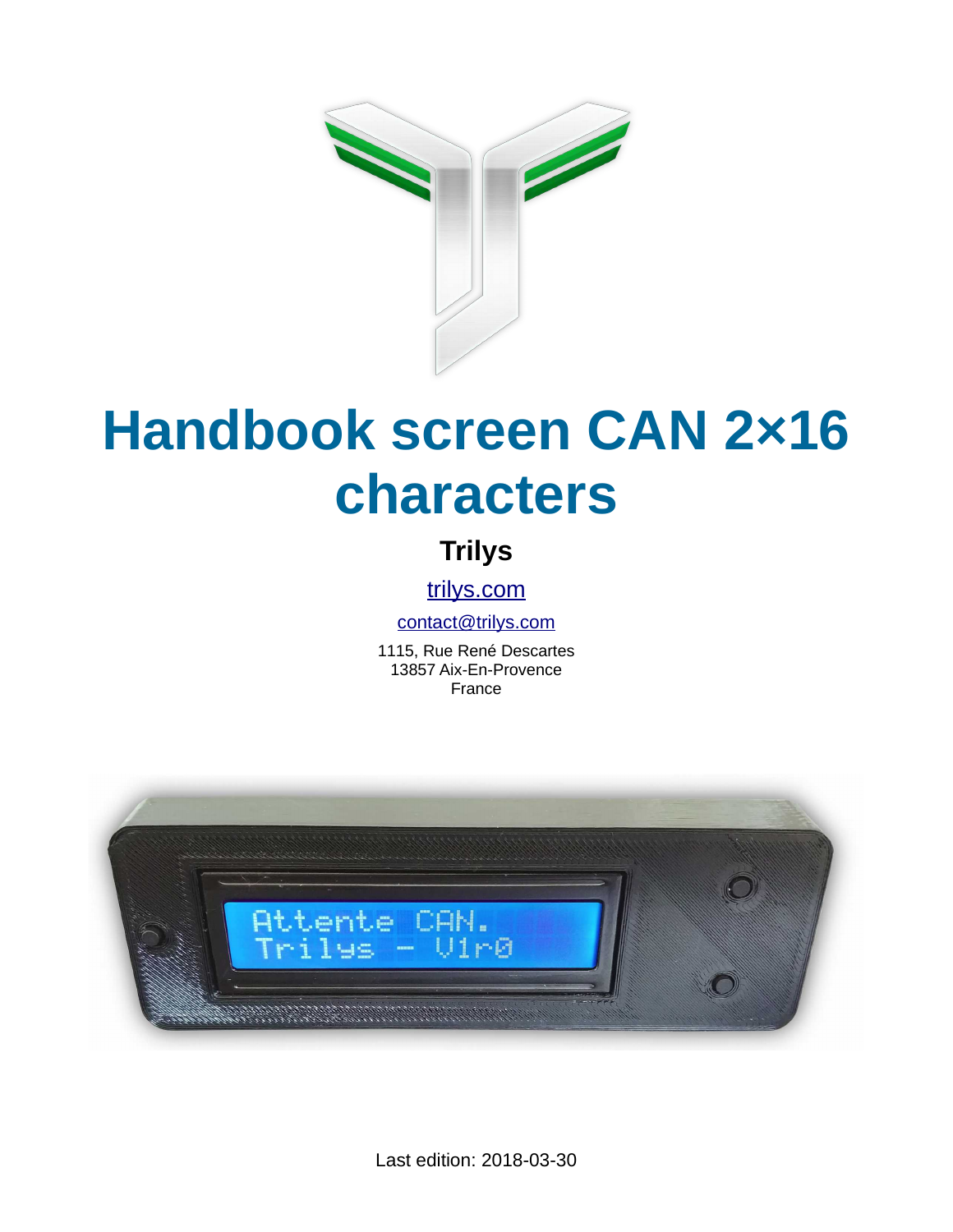# TRILYS **T**

# **Table of contents**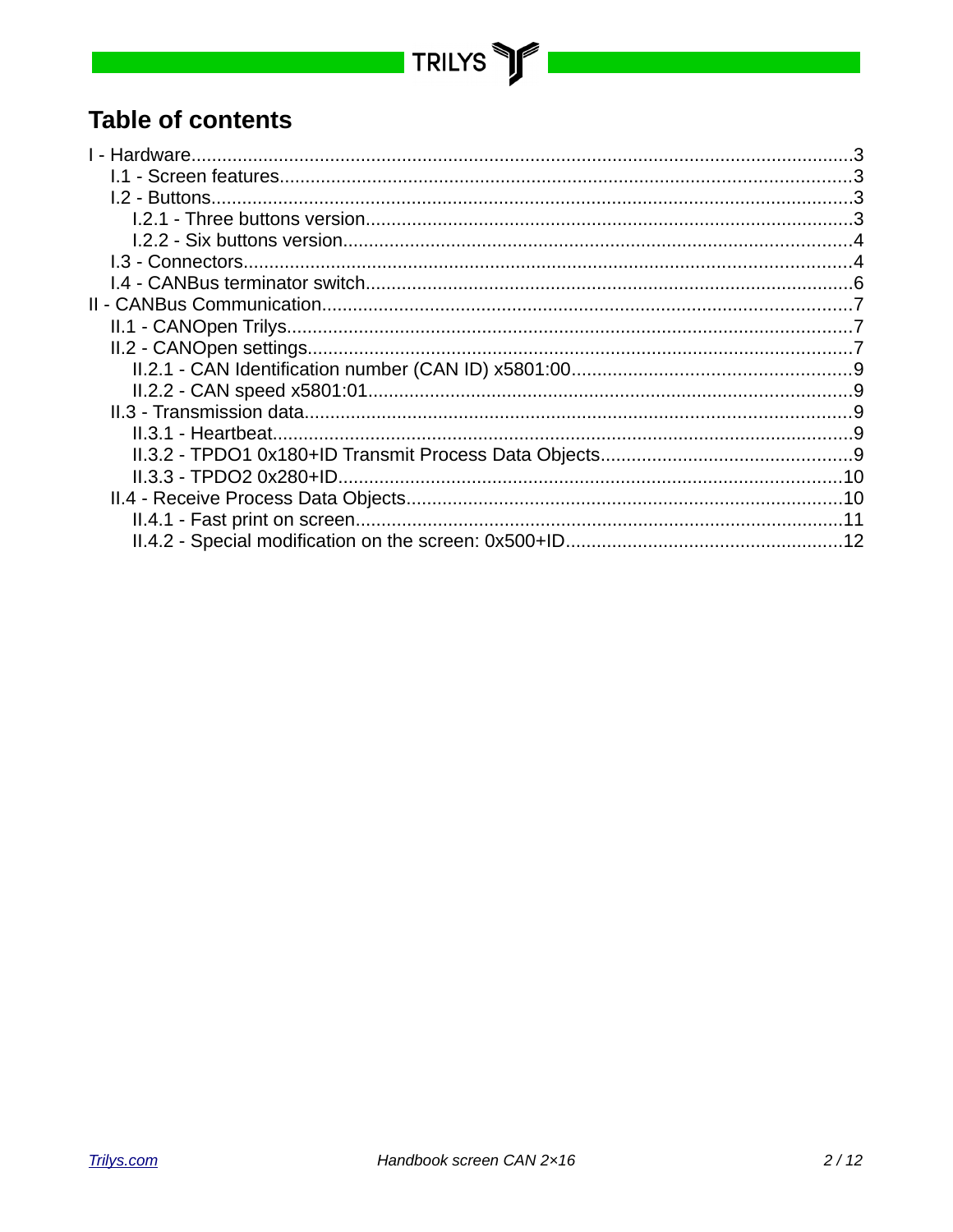# **TRILYS**

# <span id="page-2-3"></span>**I - Hardware**

*This section is about the hardware components of the screen 2×16 (2 lines / 16 columns) from Trilys.*

# <span id="page-2-2"></span>**I.1 - Screen features**

The screen is composed of two lines (or four for the version 4×16) and sixteen columns.

Every characters is made of 5×8 pixels.



*Figure 1 - Characters of the screen*

Contrast and brightness are settable with CAN commands.

The refresh rate of the screen is about 100ms.

The total consumption is about 28mA with maximum brightness and under 9mA with backlight turned off.

### <span id="page-2-1"></span>**I.2 - Buttons**

#### <span id="page-2-0"></span>**I.2.1 - Three buttons version**





The identification of these three buttons is described later in this datasheet.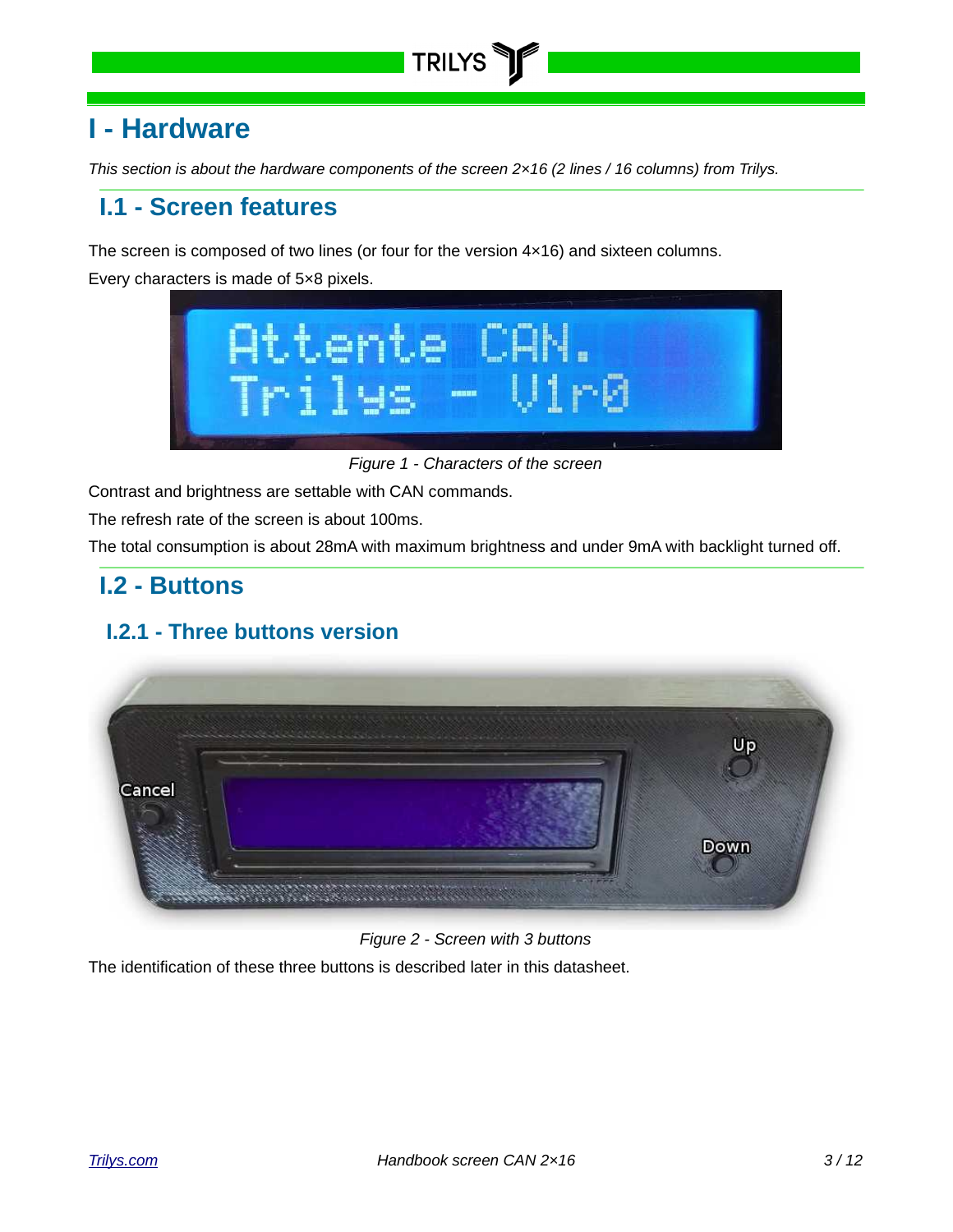### <span id="page-3-1"></span>**I.2.2 - Six buttons version**



**TRILYS** 

*Figure 3 - Screen with 6 buttons*

As the previous comment, the identification of these six buttons is described later in this datasheet.

# <span id="page-3-0"></span>**I.3 - Connectors**

On the back side of the screen, there are two RJ45 connectors. Each connectors are connected to the same signals, so there is no difference between them. With this configuration you can use more devices on the same CANBus.



*Figure 4 - Back of the screen*

Any straight RJ45 (not crossover) connector can be used to communicate with Trilys devices.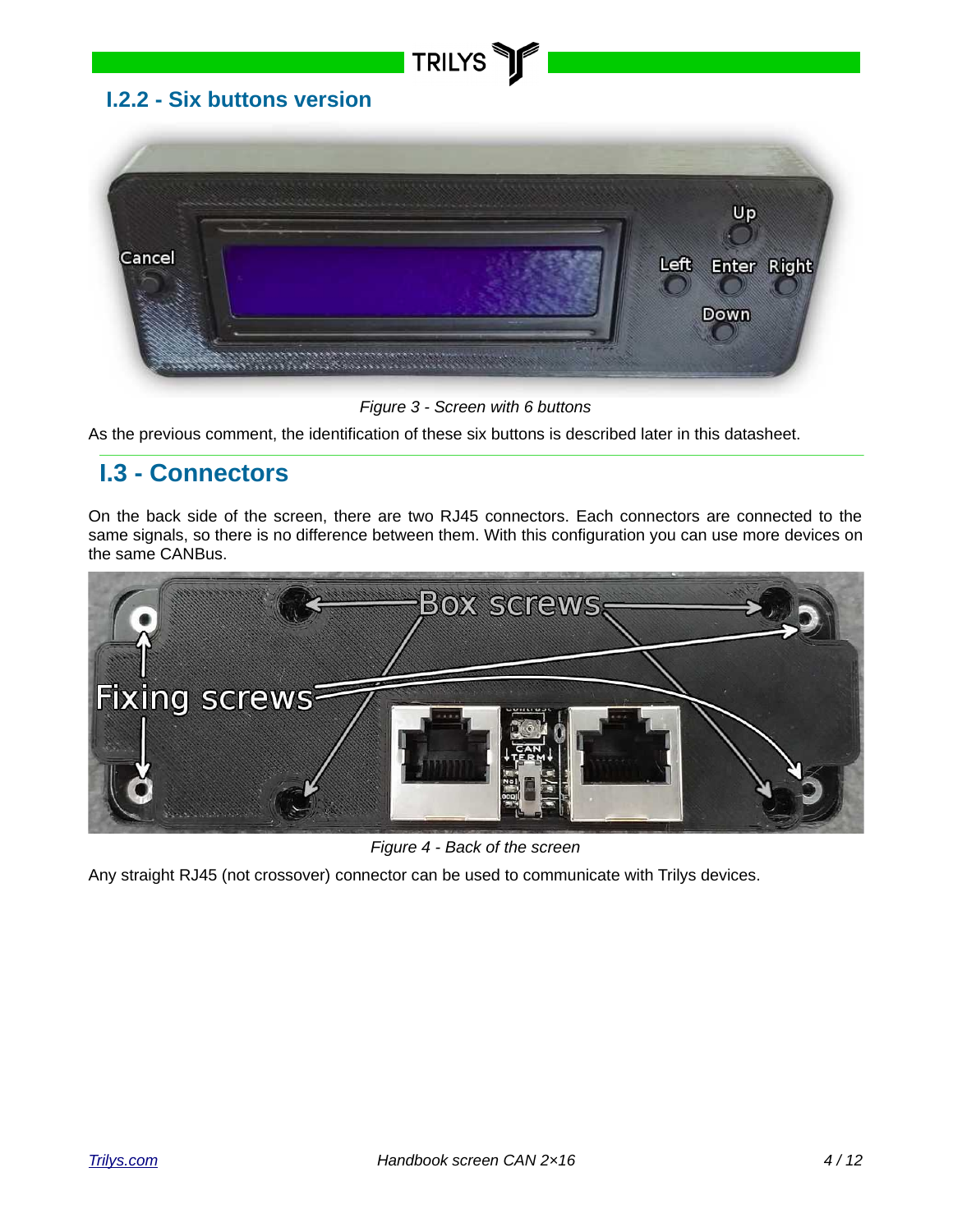

*Figure 5 - RJ45*

*Same colors wires are twisted pair.*

| $\overline{\mathsf{N}^{\circ}}$ | Name             | Description         |
|---------------------------------|------------------|---------------------|
| $\vert$ 1                       | <b>NC</b>        | Not connected.      |
| $ 2\rangle$                     | <b>NC</b>        | Not connected.      |
| 3                               | <b>NC</b>        | Not connected.      |
| 4                               | $+5V$            | Power supply input. |
| 5                               | <b>GND</b>       | Ground.             |
| 6                               | <b>NC</b>        | Not connected.      |
| 7                               | CAN <sub>L</sub> | CANBus low.         |
| 8                               | CAN H            | CANBus high.        |

**Warning: Do not connect this RJ45 with any other RJ45 port! Signals must be compatibles before trying any connection. IE: Your computer's Ethernet is not compatible.**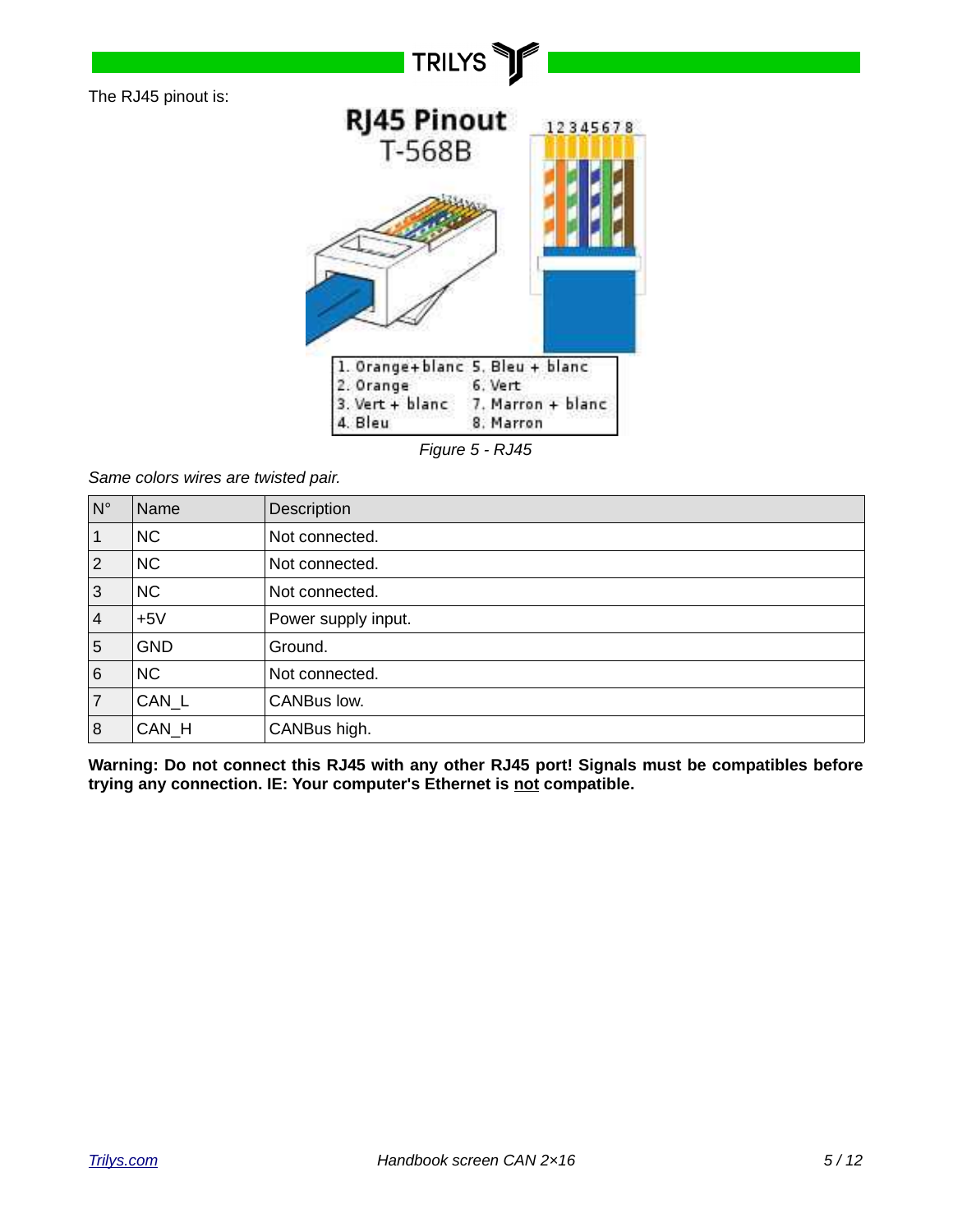# <span id="page-5-0"></span>**I.4 - CANBus terminator switch**

Every CANBus needs a terminal resistor. If the screen is a termination, you need to enable its terminal resistor.

**TRILYS** 

<span id="page-5-1"></span>

*Figure 6 - Enable or disable the terminal resistor*

If the switch under the "CAN TERM" mark is pushed to the top ( $cf$  Figure  $6$ , no red frame), the termination is disabled. On the contrary, if the switch is pushed down (in red frame), the termination is enabled.

So you must enable the termination (switch pushed down) if the screen is the termination.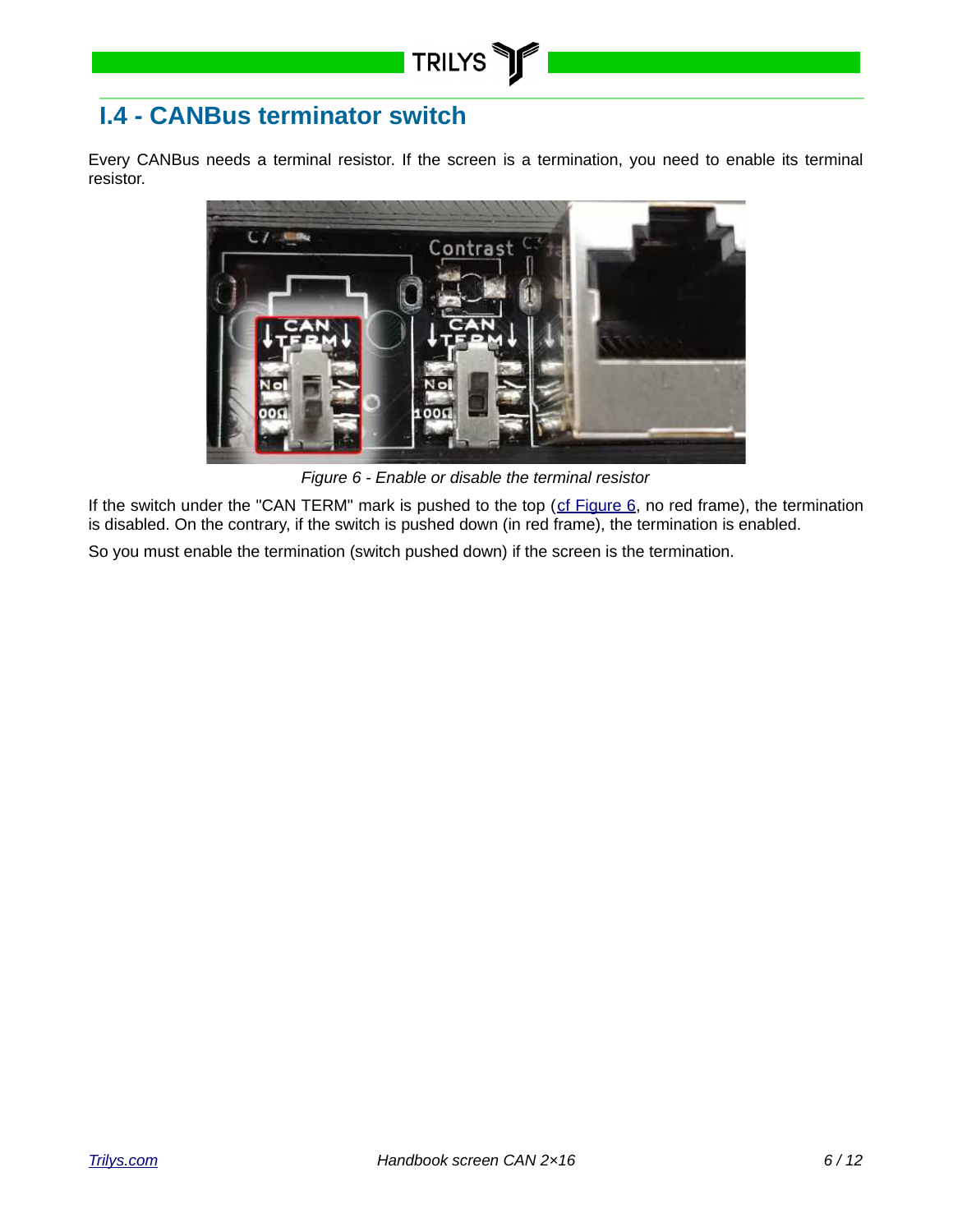# <span id="page-6-2"></span>**II - CANBus Communication**

*The screen CAN 2×16 uses some functions from CANOpen.*

# <span id="page-6-1"></span>**II.1 - CANOpen Trilys**

The seven last bits of the CAN address is the identification number, called "*node ID*".

Example: the address "0x190" (=0x180+0x10) is sent by node ID 0x10 and the message is a TPDO "T*ransmit Process Data Object #1"* (0x180). In this case, this is a click on a button.

# <span id="page-6-0"></span>**II.2 - CANOpen settings**

You can change some settings saved into the eeprom of the screen. **If you want to factory reset the screen, you need to push the "Up" and "Down" buttons during the bootup. The screen should write "Restauration effectuee" which means "Factory reset".**

Setting any settings uses the CANOpen method. You need to send the message to the address 0x600+NODE ID (default is 0x610). The message is made of four groups which are command, address, sub-address and message.

- The first byte is the command:
	- Read request: 0x40. Response: 0x80 in case of error, 0x4F if the message is 1 byte, 0x4B if it is 2 bytes, 0x43 if it is 4 bytes.
	- Write request: 0x2F if the message is 1 byte, 0x2B if it is 2 bytes, 0x23 if it is 4 bytes. Response: 0x80 in case of error, 0x60 if message is saved.
- The second and third bytes are the address (little-endian format the less significant byte is sent first).
- The fourth byte is the sub-address.
- The four lasts bytes are the message (little-endian format the less significant byte is sent first).

Summary of commands:

| <b>Access to data</b> |         |          |          |  |  |
|-----------------------|---------|----------|----------|--|--|
| Command               | 1 Octet | 2 Octets | 4 Octets |  |  |
| Write request         | 0x2F    | 0x2B     | 0x23     |  |  |
| Write response        | 0x60    | 0x60     | 0x60     |  |  |
| Read request          | 0x40    | 0x40     | 0x40     |  |  |
| Read response         | 0x4F    | 0x4B     | 0x43     |  |  |
| Error response        | 0x80    | 0x80     | 0x80     |  |  |

Example: To send the value 100 (0x64, size of 1 byte) to the address 0x4600 and sub-address 0, of the node ID  $0x10$ , you need to send  $0x2F00460064$  to the address  $0x610$ . The screen should respond 0x6000460064 from the address 0x590 if it accepts this message, or 0x80004600.. if it refuses.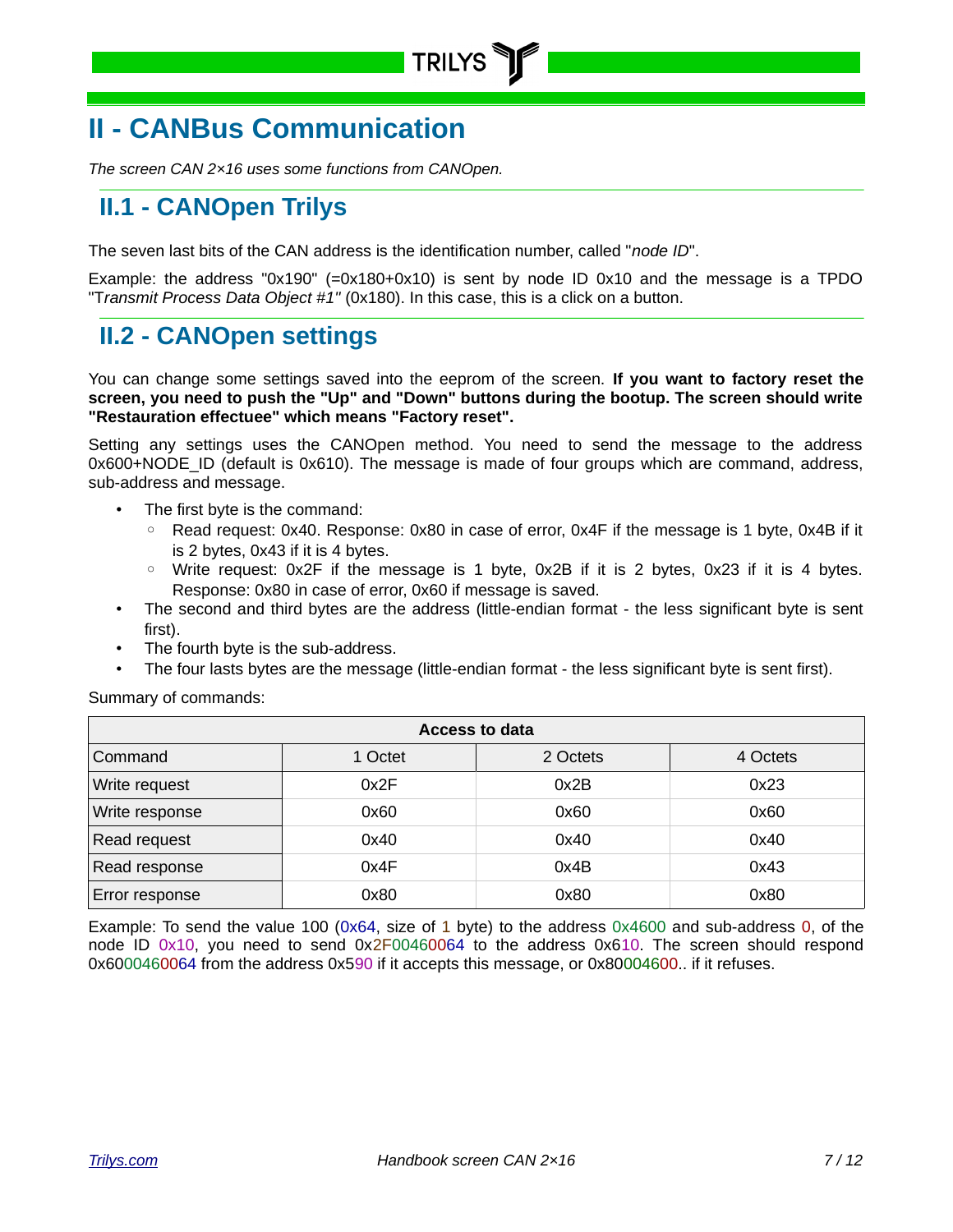# <span id="page-7-0"></span>**TRILYS**

#### Summary of addresses:

| <b>Data address</b> |                |                                                                         |            |  |  |  |
|---------------------|----------------|-------------------------------------------------------------------------|------------|--|--|--|
| <b>Address</b>      | Sub-address    | Description                                                             | Interval   |  |  |  |
| 0x1005              | 0              | Sync ID: Send a TPDO2 on each reception.                                | [0;0xff]   |  |  |  |
| 0x1017              | 0              | Period for <i>heartbeat</i> timer in seconds.                           | [1; 255]   |  |  |  |
|                     | $\mathbf 0$    | Brightness of the screen                                                | [0; 100]   |  |  |  |
|                     | $\mathbf{1}$   | Contrast of the screen                                                  | [0; 100]   |  |  |  |
| 0x4600              | $\overline{2}$ | Delay before turn off backlight with no activities. (0=Off) in seconds. | [0; 65535] |  |  |  |
|                     | 3              | 1 for reboot screen. (2=Force reboot without saving).                   | [0; 2]     |  |  |  |
|                     | $0+8*$ num     | Special character #num, line 0 (top).                                   | [0; 31]    |  |  |  |
|                     | $1+8*$ num     | Special character #num, line 1.                                         | [0; 31]    |  |  |  |
| 0x4601              | $2+8*$ num     | Special character #num, line 2.                                         | [0; 31]    |  |  |  |
|                     | $3+8*$ num     | Special character #num, line 3.                                         | [0; 31]    |  |  |  |
|                     | $4+8*$ num     | Special character #num, line 4.                                         | [0; 31]    |  |  |  |
|                     | $5+8*$ num     | Special character #num, line 5.                                         | [0; 31]    |  |  |  |
|                     | $6+8*$ num     | Special character #num, line 6.                                         | [0; 31]    |  |  |  |
|                     | $7+8*$ num     | Special character #num, line 7 (bottom).                                | [0; 31]    |  |  |  |
|                     | $\mathbf 0$    | Status of button: up (1=pushed, 0=released)                             | [0; 1]     |  |  |  |
| 0x4602              |                | Status of button: right, down, left, enter (1=pushed, 0=released)       | [0; 1]     |  |  |  |
|                     | 5              | Status of button cancel (1=pushed, 0=released)                          | [0; 1]     |  |  |  |
|                     | 8              | The 6 previous bits in one byte.                                        | [0; 0x3F]  |  |  |  |
| 0x5800              | $\overline{0}$ | Enable TPDO1 (=1).                                                      | [0; 1]     |  |  |  |
|                     | $\overline{0}$ | Node ID used as CANOpen.                                                | [1; 0x7E]  |  |  |  |
| 0x5801              | 1              | CAN Speed: 1=1kk,2=500k,3=250k,4=125k,6=50k,7=20k,8=10k.                | [1; 8]     |  |  |  |

Example: We are going to save this smiley in the screen.

Each character is 40 pixels (8 lines and 5 columns). 0



10 Each lines is coded with 5 bits.

The line "16 8 4 2 1" is the value of the black pixel, corresponding to its column.

17 The values on the right is the result of the line.

So saving {0, 0, 10 (0xA), 0, 4, 17 (0x11), 14 (0xE), 0} would print a smiley.

To do that, we need to send the next messages to the address 0x600+NODE\_ID:

0x2F01460000, 0x2F01460100, 0x2F0146020A, 0x2F01460300, 0x2F01460404, 0x2F01460511, 0x2F0146060E, 0x2F01460700.

The character is refreshed on every save of the last line (here 0x2F01460700). If the character is already printed on the screen, it would be updated. So it is not possible to print more than height specials characters at the same time.

Now, to print this character at top left (node ID 0x10), we need to send 0x01010E00 to the address 0x510 (more details on II.4.2. Special modification on the screen).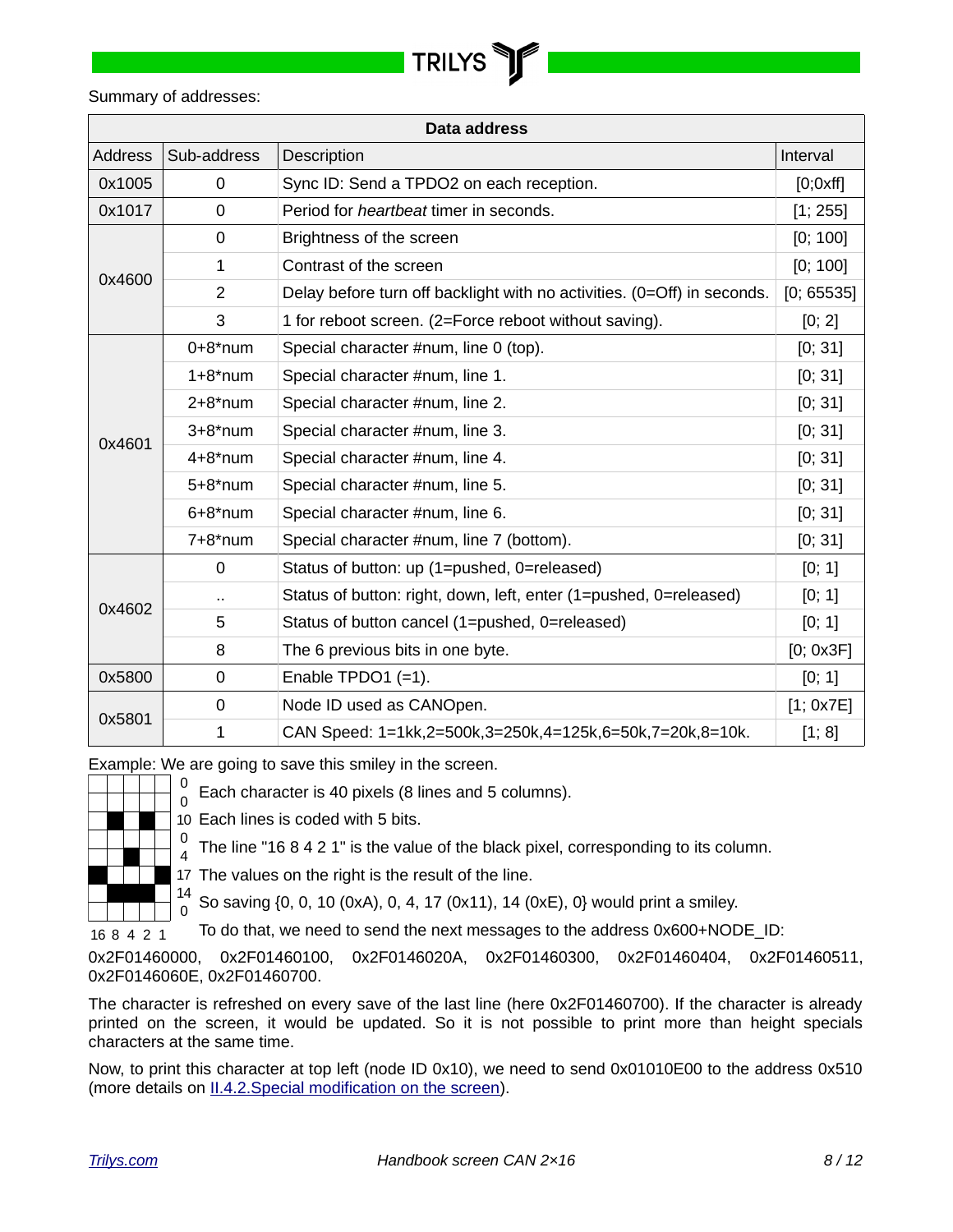

# <span id="page-8-4"></span>**II.2.1 - CAN Identification number (CAN ID) x5801:00**

The default node ID is 0x10. The ID can be any hexadecimal value between 1 and 0x7E. The CANOpen address of the ID is 0x5801, sub-address 0.

To change it, we need to send: "0x2F015800 *NEW\_ID"*, to the address 0x600+OLD*\_ID*.

For example, current address is 0x10, and we want to change it to 0x42, we need to send: "0x2F01580042" to the address 0x610. Then reboot with 0x2F00460301 to the old address, 0x610.

#### <span id="page-8-3"></span>**II.2.2 - CAN speed x5801:01**

The default speed is 500kbps. To change it, we need to pick-up the right value in the next table:

| (kbps)<br>Speed             | 1000 | 500 | 250 | 10E<br>⊥∠J | 50     | or.<br>∠∪ | 10<br>τn |
|-----------------------------|------|-----|-----|------------|--------|-----------|----------|
| <b>CAN</b><br>value to send |      | -   | w   |            | {<br>U |           |          |

Example: To change the speed to 250kbps: we need to send 0x2F01580103 then reboot (0x2F00460301). After the reboot, the speed would be 250kbps.

### <span id="page-8-2"></span>**II.3 - Transmission data**

The screen sends data to the addresses 0x180+ID (TPDO1), 0x280+ID (TPDO2) and responds to SDO 0x580+ID.

#### <span id="page-8-1"></span>**II.3.1 - Heartbeat**

With factory settings, every 3 seconds the screen sends heartbeats to show its status. They are at the address 0x700+ID. There are three different status:

- 0x00: Booting.
- 0x7F: End of boot. Screen is ready.
- <span id="page-8-0"></span>0x05: Every X seconds if the screen is ready.

#### **II.3.2 - TPDO1 0x180+ID** *Transmit Process Data Objects*

When any button is pressed, the screen send one TPDO (*Transmit Process Data Objects*) to the address 0x180+ID. These TPDO are 2 bytes:

- Byte 1: Value of the button, pushed or released. The most significant bit is the status of the button (1=pushed, 0=released). The seven less significant bits are the identification of the button.
- Byte 2: Value of the buttons pushed for more than 700ms.

The bits are (less significant to most significant): 1: Up, 2: Right, 3: Down, 4: Left, 5: Enter, 6: Cancel and 8: Status of transition (0: falling edge, 1: rising edge).

- 0x8100: Up pushed.
- 0x0100: Up released.
- 0x8100: Up pushed.
- 0x8101: Long press on Up (700ms later).
- 0x8101: Still long press on Up (200ms later).
- 0x0100: Up released.
- 0x8400: Down pushed.
- 0x0400: Down released.

Several buttons can be pushed at the same time.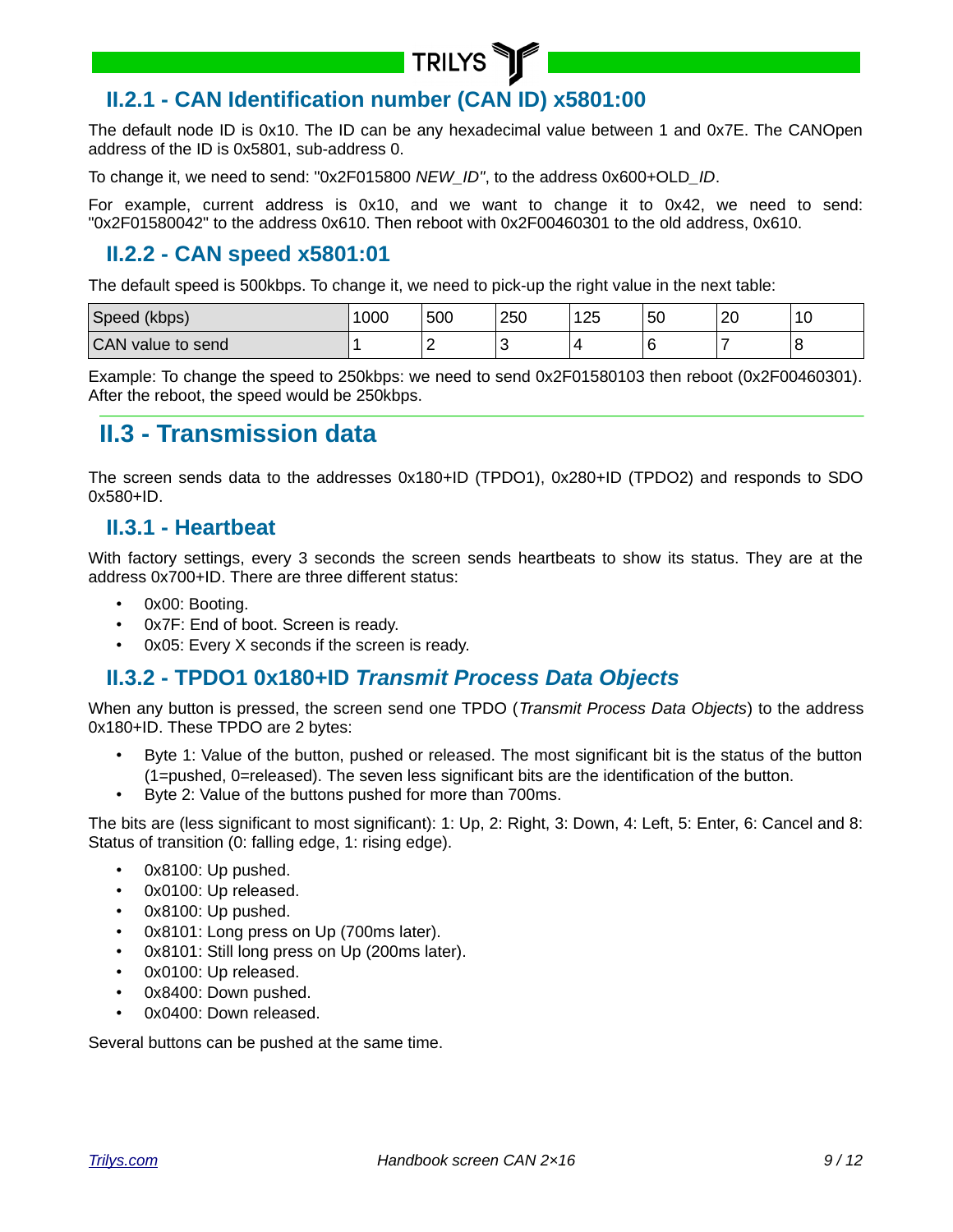#### <span id="page-9-1"></span>II.3.3 - TPDO2 0x280+ID

When a Sync ID (0x1005) is received, the screen sends the status of all buttons. The bits are (less significant to most significant): 1: Up, 2: Right, 3: Down, 4: Left, 5: Enter, 6: Cancel:

**TRILYS** 

- $\bullet$ 0x01: Up pushed.
- 0x05: Up and down pushed.
- $\bullet$ 0x04: Down pushed

The screen waits 5×NODE\_ID after receiving a sync ID and before sending TPDO2.

### <span id="page-9-0"></span>**II.4 - Receive Process Data Objects**

The screen use some CANOpen RPDO. But the address 0x100, usually used for timestamp in CANOpen, are replaced with another RPDO.

So the next addresses 0x100+ID, 0x200+ID, 0x300+ID, 0x400+ID, 0x500+ID are RPDO.

To print any character, please refer to the ASCII table below:

<span id="page-9-2"></span>

| <b>HEX</b>     | Char              | <b>HEX</b> | Char                     | <b>HEX</b> | Char                 | <b>HEX</b> | Char         | <b>HEX</b> | Char                  | <b>HEX</b> | Char         | <b>HEX</b> | Char          |
|----------------|-------------------|------------|--------------------------|------------|----------------------|------------|--------------|------------|-----------------------|------------|--------------|------------|---------------|
| $\mathbf 0$    | Spec <sub>0</sub> | 28         |                          | 38         | 8                    | 48         | H            | 58         | X.                    | 68         | $\mathsf{h}$ | 78         | $\mathsf{x}$  |
| $\mathbf{1}$   | Spec1             | 29         |                          | 39         | 9                    | 49         | $\mathbf{I}$ | 59         | Y                     | 69         | Î.           | 79         | y             |
| $\overline{2}$ | Spec2             | 2A         | $^\star$                 | 3A         | ÷.                   | 4A         | $\bf J$      | 5A         | Z                     | 6A         |              | 7A         | Z             |
| 3              | Spec3             | 2B         | $+$                      | 3B         | $\ddot{\phantom{a}}$ | 4B         | K            | 5B         | [                     | 6B         | k            | 7B         | {             |
| $\overline{4}$ | Spec4             | 2C         | $\mathbf{r}$             | 3C         | $\,<\,$              | 4C         | L            | 5C         | ¥                     | 6C         | L            | 7C         |               |
| 5              | Spec <sub>5</sub> | 2D         | $\overline{\phantom{a}}$ | 3D         | $=$                  | 4D         | M            | 5D         | 1                     | 6D         | m            | 7D         | }             |
| 6              | Spec <sub>6</sub> | 2E         | ×.                       | 3E         | $\, > \,$            | 4E         | N            | 5E         | $\boldsymbol{\wedge}$ | 6E         | n            | 7E         | $\rightarrow$ |
| $\overline{7}$ | Spec7             | 2F         |                          | 3F         | $\overline{?}$       | 4F         | $\circ$      | 5F         |                       | 6F         | 0            | 7F         | $\leftarrow$  |
| 20             | [Space]           | 30         | $\mathbf 0$              | 40         | @                    | 50         | $\mathsf{P}$ | 60         | $\bar{\mathbf{v}}$    | 70         | p            |            |               |
| 21             | Ţ                 | 31         | $\mathbf{1}$             | 41         | A                    | 51         | Q            | 61         | a                     | 71         | q            |            |               |
| 22             | $\mathbf{H}$      | 32         | $\overline{2}$           | 42         | B                    | 52         | $\mathsf{R}$ | 62         | $\mathsf b$           | 72         | r            |            |               |
| 23             | #                 | 33         | 3                        | 43         | $\mathsf{C}$         | 53         | $\mathsf S$  | 63         | $\mathbf C$           | 73         | S            |            |               |
| 24             | \$                | 34         | 4                        | 44         | D                    | 54         | $\mathsf{T}$ | 64         | d                     | 74         | $\mathsf{t}$ |            |               |
| 25             | %                 | 35         | 5                        | 45         | E                    | 55         | U            | 65         | e                     | 75         | u            |            |               |
| 26             | &                 | 36         | 6                        | 46         | F                    | 56         | $\vee$       | 66         | f                     | 76         | $\vee$       |            |               |
| 27             | $\blacksquare$    | 37         | $\overline{7}$           | 47         | G                    | 57         | W            | 67         | g                     | 77         | W            |            |               |

Figure 7 - ASCII table of the screen

The eight first characters (Spec0  $\rightarrow$  Spec7) are the custom characters at the address 0x4601.

The number of bytes in one CAN message is 8 maximum, so there is 5 addresses to print any character anywhere on the screen.

To remove a character, you can send a space (0x20).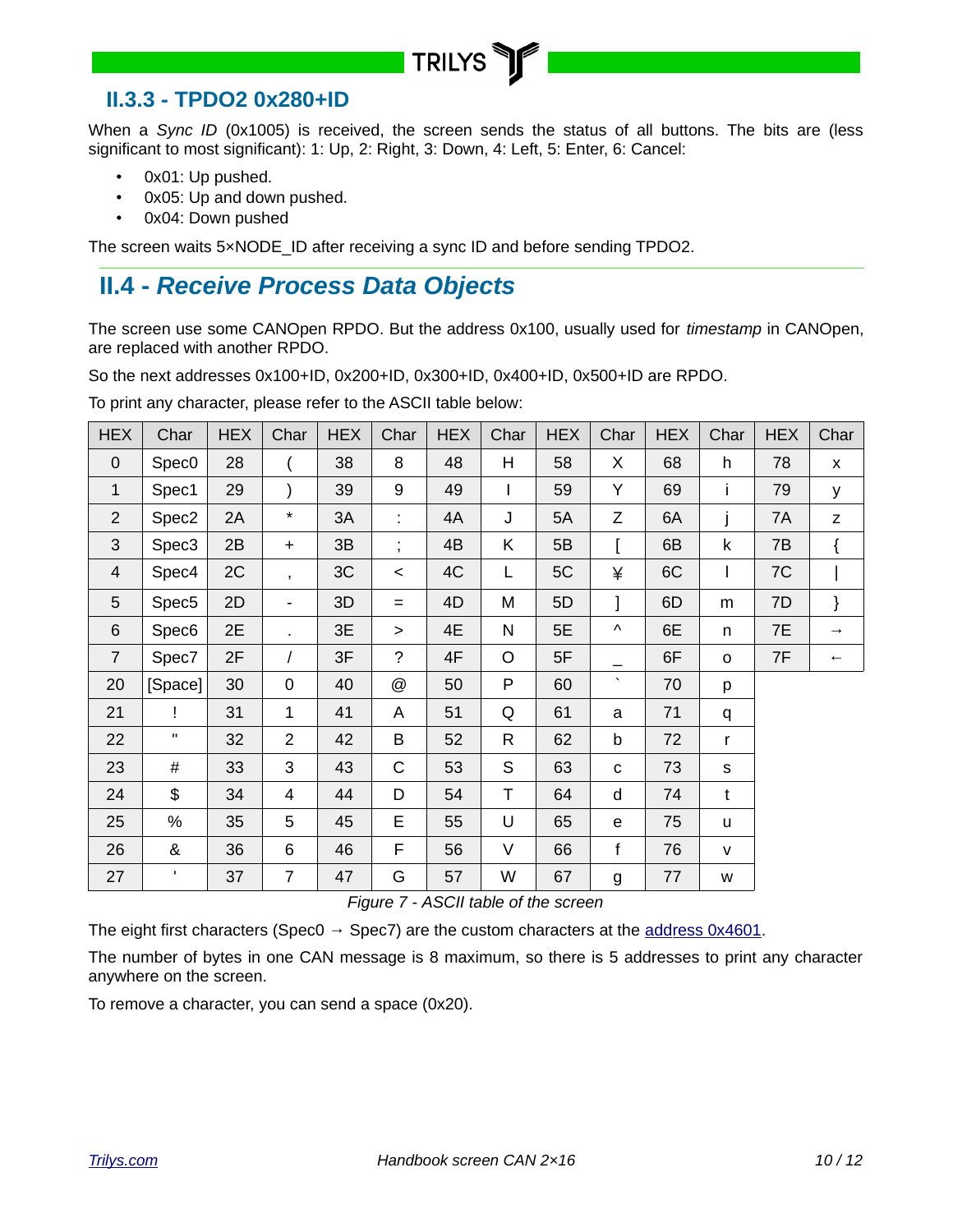# <span id="page-10-0"></span>**II.4.1 - Fast print on screen**

The screen is split into four sections, where each section has its own CAN address:

**TRILYS** 

- 0x100+ID: Screen top left.
- 0x200+ID: Screen top right.
- 0x300+ID: Screen bottom left.
- 0x400+ID: Screen bottom right.



*Figure 8 - CAN address of screen section*

To get the previous screen, we need to send 0x43414e2078313030 to 0x100+ID, then 0x43414e2078323030 to 0x200+ID, then 0x43414e2078333030 to 0x300+ID and 0x43414e2078343030 to 0x400+ID.

Example:

- To print "Ligne 1", on top left, send 0x4C69676E652031 [\(cf ASCII Table\)](#page-9-2) to 0x100+ID.
- To print "Fin de 1", on top right, send 0x46696E2064652031 [\(cf ASCII Table\)](#page-9-2) to 0x200+ID.
- To print "Debut 2", on bottom left, send 0x44656275742032 [\(cf ASCII Table\)](#page-9-2) to 0x300+ID.
- To print "Dernier←", on bottom right, send 0x4465726E6965727F [\(cf ASCII Table\)](#page-9-2) to 0x400+ID.

The four previous messages will print: